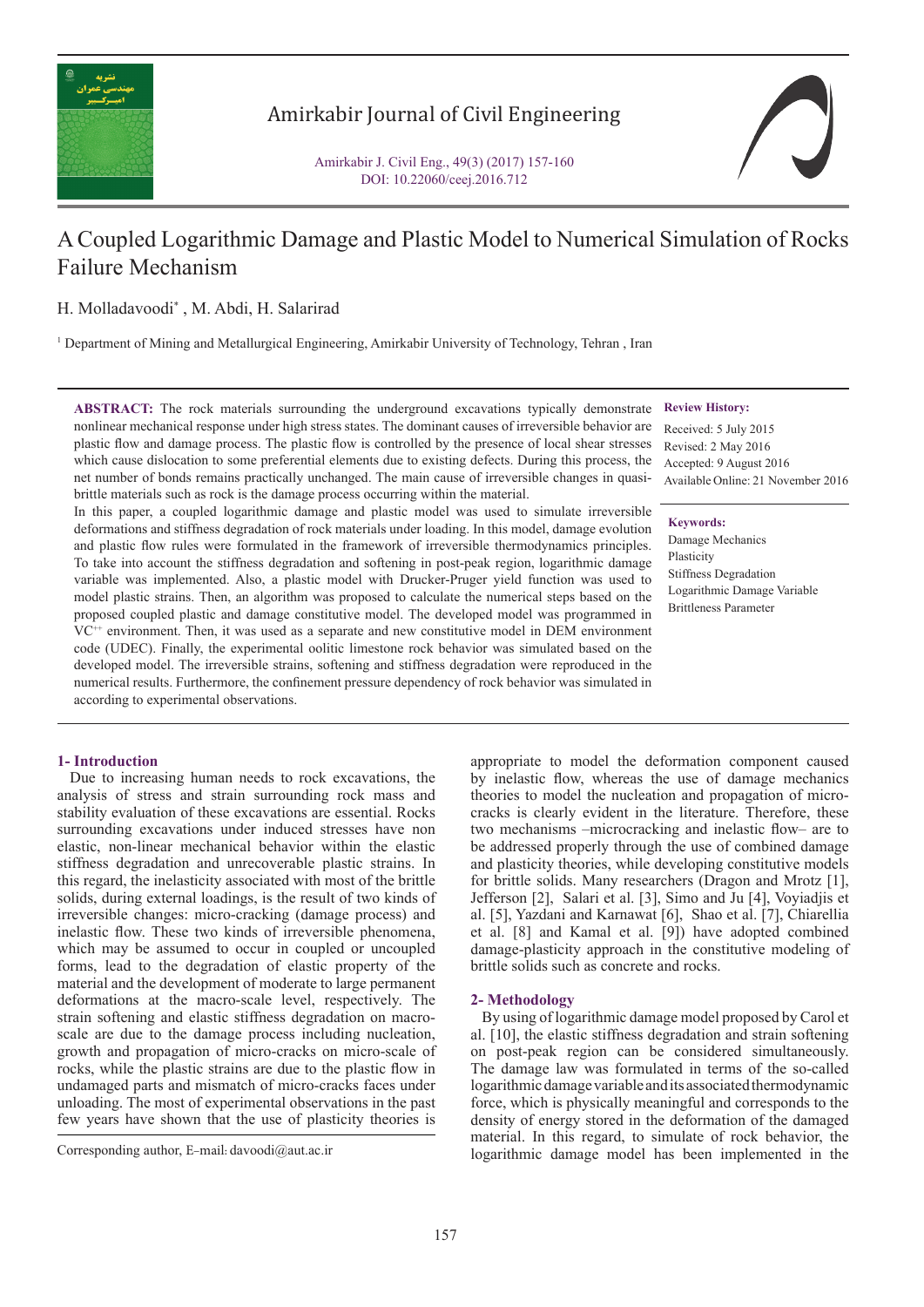laboratory and field scales data [11, 12]. In this paper, the logarithmic damage model was coupled with plasticity theory. Therefore, stiffness degradation and irreversible strain can be taken into account simultaneously especially on post-peak region of rock behavior. In this investigation, to take into account the elastic stiffness degradation, strain softening and irreversible strains at the same time especially on post-peak region, the coupled elastoplastic-logarithmic damage model has been proposed. The proposed coupled elastoplastic-logarithmic damage model has been formulated in the framework of continuum thermodynamics by using of the internal variables. In this regard, a Drucker– Prager yield function has been applied for plastic loading of the material and a non-associated flow rule has been employed to control inelastic dilatancy.

 Although, the plastic models have usually been implemented in geomechanics numerical software in order to non-linear analysis of rock excavations, to take into account the damage process and plastic flow simultaneously, the combined implementation of damage mechanics and plasticity is essential. In this study, the proposed coupled elastoplasticlogarithmic damage model has been programmed and implemented into a commercial software to simulate the oolithic limestone rock, finally, a number of load histories are examined to investigate the performance of the model.

#### **3- Results and Discussion**

 In this investigation, to simulate the behavior of the rock, the coupled elastoplastic-logarithmic damage model programmed and implemented in a commercial software environment. In order to numerical simulation, the behavior of an oolitic limestone with Uniaxial compressive strength (UCS) equal to 68 MPa reported by Brady & Brown [13] has been selected as a basis of modeling. The complete stressstrain curve of oolitic limestone simulated with the coupled elastoplastic-logarithmic damage model under UCS test conditions has been illustrated in Figure 1.



 According to Figure 1, if the developed coupled elastoplasticlogarithmic damage model has been applied, in addition to the stiffness degradation and softening behavior, the irreversible strains due to the plastic flow will simultaneously occur.

 According to the simulation results, three distinctive regions can be observed. In the first phase OA, the material behavior remains linear elastic. Hence neither plastic flow nor damage evolution occur in this phase. The slopes of the axial stress–strain curves are the same as the Young modulus. As can be seen in the Figure 1, after the yield stress (point A), the behavior of oolitic limestone changes from elastic to plastic hardening immediately. The phase AB corresponds to hardening behavior before peak strength as a result of plasticity. This process continues until the maximum point (peak strength). In the third phase BC, the damage evolution law also is activated. In other words, after this point (B), in addition to softening behavior, according to the cycles of unloading and reloading, the plastic flow and stiffness degradation occur simultaneously. Finally, softening behavior, stiffness degradation and irreversible strains after peak strength because of simultaneous plastic flow and damage evolution can be seen in Figure 1.

#### **4- Conclusions**

 The proposed coupled elastoplastic-logarithmic damage model has been formulated within the framework of the principles and laws of irreversible thermodynamics. In the developed model, it is assumed that no damage evolution and stiffness degradation will occur before the maximum strength (pre-peak). In other words, the strain energy caused by the loading is stored in these type of materials as much as possible. Finally, due to sudden release of this energy, rock is immediately fractured. In addition to the small number of input parameters, the simplicity in the determination of them is another characteristic of the proposed model. In this regard, all parameters used in the proposed model are calculated by standard experiments.

 The numerical simulation based on coupled elastoplasticlogarithmic damage model in experimental scale, shows both of the simulated behavior of rock sample such as irreversible strain resulting from plastic flow and stiffness degradation due to damage evolution. Using the logarithmic variable damage, the thermodynamic force associated with damage gets a certain physical meaning. In other words, to simulate the softening behavior of rocks after the maximum strength (post peak), the definition of model and yield damage function based on the thermodynamic force associated with logarithmic damage is necessary.

#### **References**

- [1] A. Dragon, Z. Morz, A Continuum Theory for Plastic-Brittle Behavior of Rock and Concrete, International Journal of Engineering Science, 17(2) (1979) 121-137.
- [2] A. D.Jefferson, Craft A Plastic-Damage-Contact Model for Concrete. I. Model Theory and Thermodynamic Considerations, International Journal of Solids and Structures, 40(22) (2003) 5973-5999.
- [3] M. R. Salari, S. Saeb, K. J. Willam, S. J. Patchet, R. C. Carrasco, A Coupled Elastoplastic Damage Model for Geomaterials, Computer methods in applied mechanics and engineering, 193(27-29) (2004) 2625-2643.
- [4] J. C. Simo, J. W. Ju, Strain-and-Stress-Based Continuum Damage Models. I. Formulation, International Journal of solids and structures, 23(7) (1987) 821-840.
- [5] G. Z. Voyiadjis, B. Deliktas, A coupled anisotropic damage model for the inelastic response of composite materials,Comput.Methods Appl. Mech. Engrg.,183(3-4) (2000) 159-199.